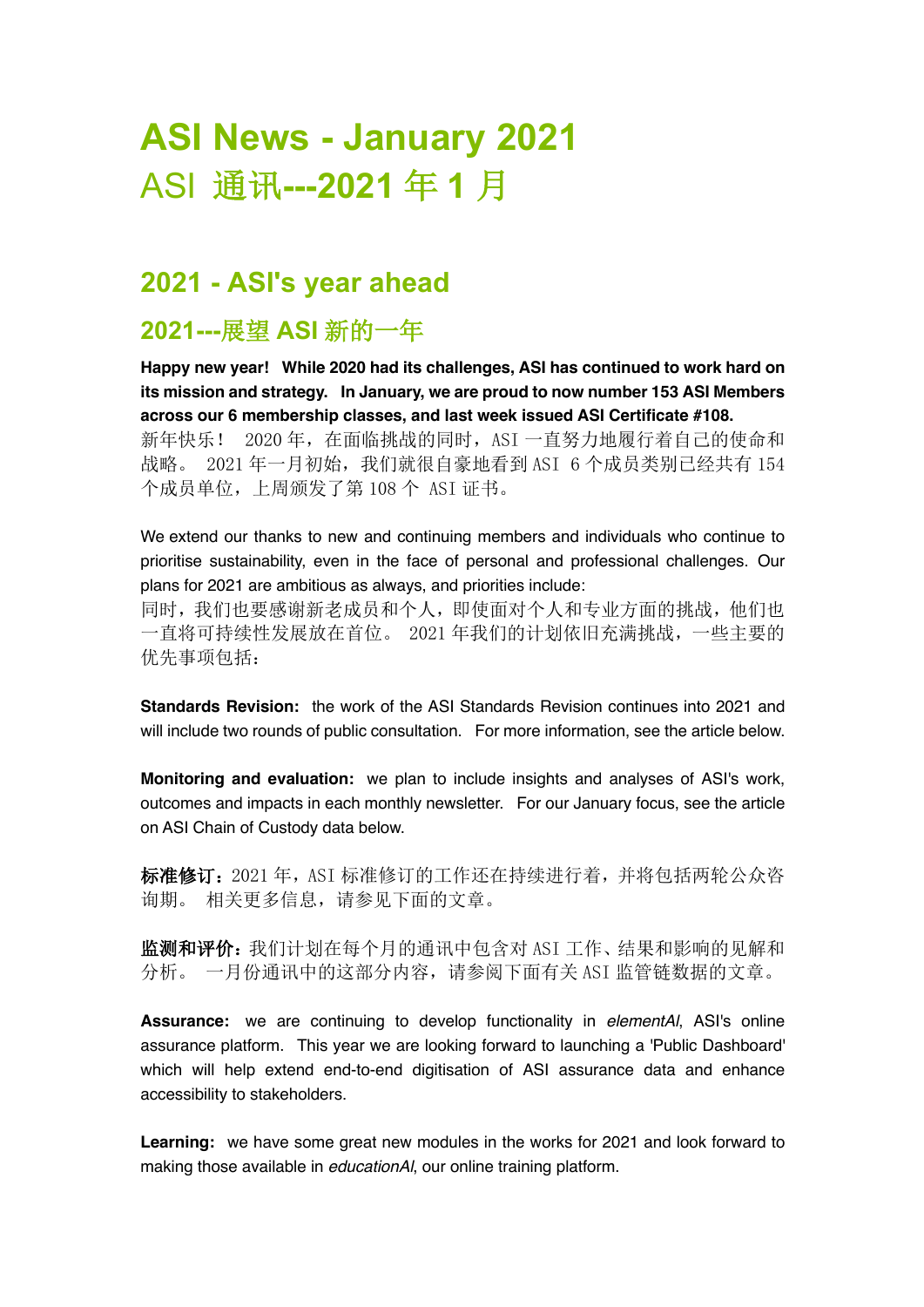We look forward to sharing our progress with you each month!

保证:我们将继续在 ASI 的在线保证平台 elementAl 中开发新功能。今年,我们 期待着推出"公共版块",这将有助于扩展 ASI 保证数据端到端的数字化,并增 强利益相关者的参与性。

学习: 在 2021 年的工作中将有一些非常好的新版块,希望可以在我们的在线培 训平台 EducationAl 中尽快得到完善。

期待着每个月与您分享我们的新进展!

M&E Insights: ASI Chain of Custody Material along the value

### chain shown in IAI Global Mass Flow model

监测与评价洞察:国际铝协全球物质流模型中显示 ASI 监管链价

值链

**ASI has published 2019 data for ASI Chain of Custody flows, visualized in the context of aluminium global supply and demand for that year. It is the result of a valuable and ongoing collaboration with the International Aluminium Institute (IAI) and was supported by an ISEAL Impulse Grant.**

ASI Material is produced, transformed and received by Entities along the aluminium value chain that are **each** Certified against **both** the ASI Performance Standard and ASI Chain of Custody (CoC) Standard.

ASI 已发布了 2019 年 ASI 监管链流量数据, 通过此数据可以了解到该年全球铝 的供求情况。 这是与国际铝业协会(IAI)持续不断合作取得的成果,并得到了 ISEAL 鼓励支持。

ASI 材料是通过铝价值链中的实体生产、转换和接收的,这些实体均须同时通过 ASI 绩效标准和 ASI 监管链(CoC)标准的双认证。

As part of ASI's Monitoring & Evaluation program, CoC Certified Entities are required to annually report on CoC material inputs and outputs. By the end of 2019, there were 13 dual-Certified Entities, enabling the first data collection cycle to commence in 2020. Eleven of these Entities were CoC Certified during the course of 2019, meaning their ASI production represents only part of a year.

The data is visualized in a Sankey diagram developed by IAI, and the green stripe shows ASI Material flows in the context of global supply and demand: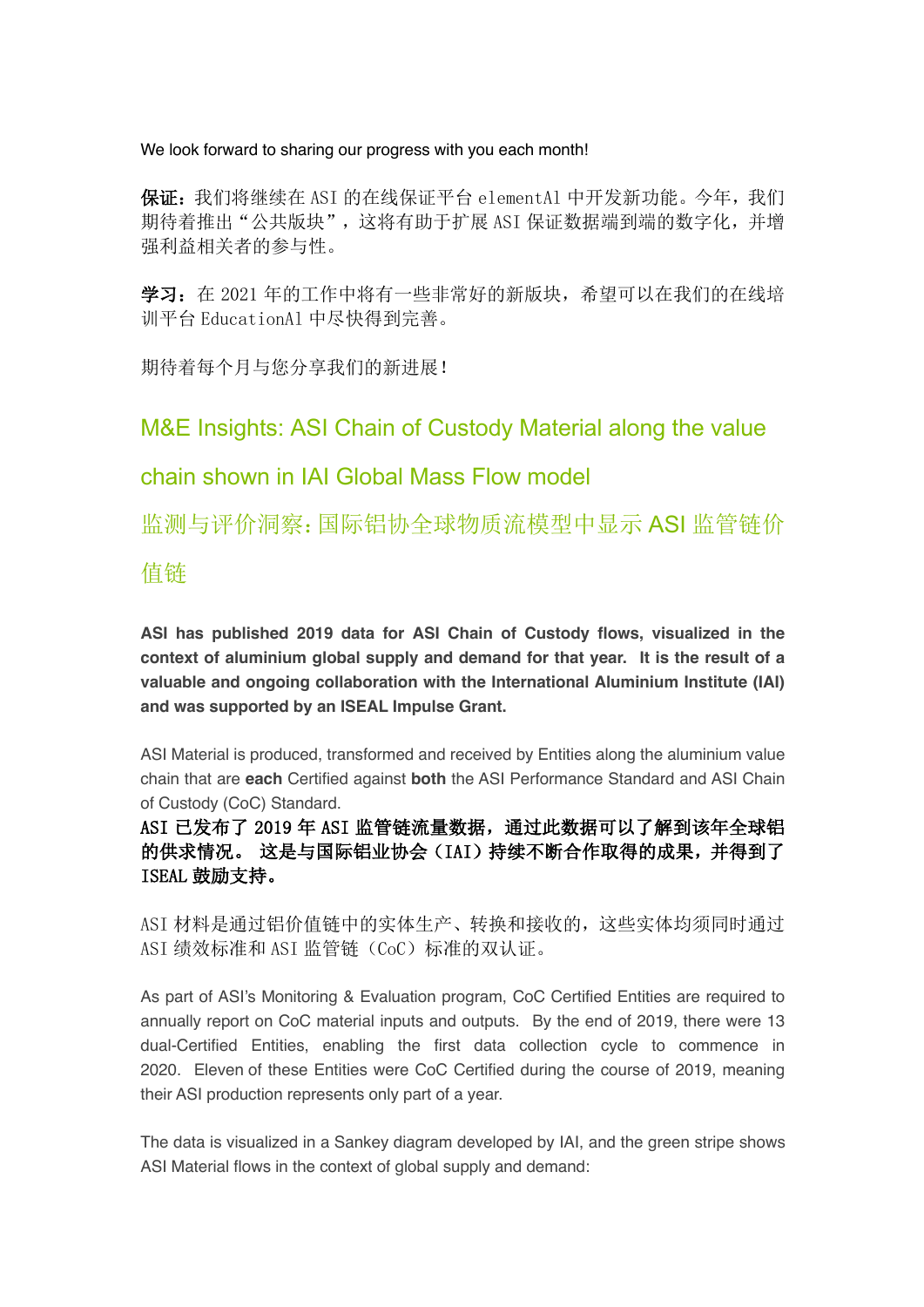作为 ASI 监控与评估计划的一部分,CoC 认证实体必须每年报告 CoC 材料的投入 和产出。 到 2019 年底,已经有 13 个通过双认证的实体,使第一个数据收集周 期能够从 2020 年开始。这些实体中的 11 个在 2019 年获得了 CoC 认证, 这意味 着它们的产量仅能代表 ASI 年总产量的一部分。

数据在 IAI 开发的 Sankey 图中可视化,绿色条纹显示了在全球供求情况下的 ASI 物质流:



The 2019 data shows ASI Material flows are highest so far from bauxite mining, with each subsequent supply chain stage reducing in volume. This is to be expected, as available supply must be first built to enable the subsequent supply chain stage to source.

Data from each reporting year will be added annually, enabling year-on-year growth to be shown. At the end of 2020, there were 28 dual-Certified Entities, more than double the number in 2019. A measurable increase in the flow of ASI Material is thus expected to be shown in the next reporting cycle.

With this first set of published data, ASI demonstrates a commitment to transparency and whole of supply chain uptake and impact. We sincerely thank IAI for their collaboration and support, and all CoC Certified Entities for their contributions to this first reporting cycle. 2019 年的数据显示: ASI 的材料流量在铝土矿开采阶段是最高的,随后的每个 供应链阶段会逐步减少。 这是预料之中的,因为必须首先建立可用的供应以使 随后的供应链阶段能够进行采购。

每个报告年度的数据将逐年添加一次,从而可以显示出同比增长。到 2020 年底, 共有 28 个双认证实体,比 2019 年的数字翻了一番。因此,预计下一个报告周期 将会出现 ASI 物质量的显著增长情况。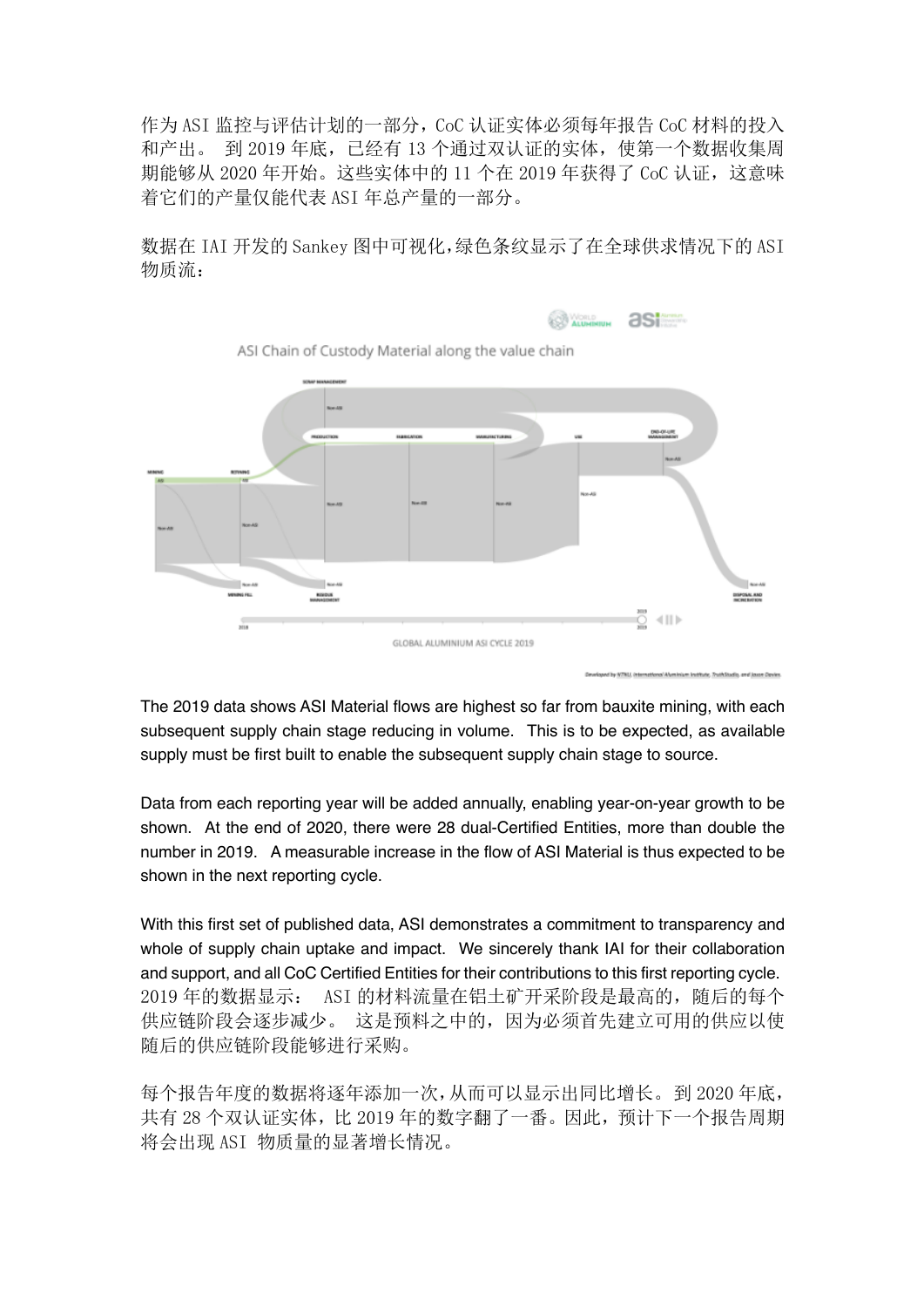通过第一份已发布的数据,展示了 ASI 对透明度以及整个供应链供应和影响的承 诺。 我们衷心感谢 IAI 的合作与支持,以及所有 CoC 认证实体对第一个报告周 期做出的贡献。

We look forward to building on these important beginnings and invite all interested supply chain actors and stakeholders to contribute to this momentum!

我们期待在这些重要的起点上有更好的发展,并邀请所有感兴趣的供应链参与者 和利益相关者为这一目标做出贡献!

## ASI Team grows again

# **ASI** 队伍不断壮大

**The ASI team has already grown by three this year as we expand activities and adapt to a growing workload in several key programme areas.** 

We are pleased to now have Tianyi Ou, who started on January 4th, working with Carolyn Muscat to support development work on our online assurance platform elementAl. Tianyi is based in Melbourne.

随着我们业务的不断扩大以及为适应几个关键计划领域不断增长的工作量,**ASI** 团队今年又增加了三位新同事。

我们很高兴 Tianvi Ou (欧天毅) 先生已干 1 月 4 日开始工作, 并将与 Carolyn Muscat 合作,以支持我们在线保证平台 elementAl 的开发工作,欧先生工作地 点在墨尔本。

On January 18th, we were joined by Natalie Sharp, our new Certifications Manager, also based in Melbourne, and Laura Brunello who is joining us in a Program Support role and will be based in The Hague.

One additional new position for an Impacts Analyst to be based in the Netherlands is currently being advertised and is expected to be filled in February. We're delighted to be welcoming all our new colleagues!

1月18日,我们的新任认证经理 Natalie Sharp 也加入了我们的队伍,她也在 墨尔本工作。而 Laura Brunello 最近也加入了我们的行政支持工作,她工作地 点在海牙。

在荷兰工作的新任影响分析员将会继续增加一个新的职位,该职位预计将在 2 月 到位。

## Standards Revision preparations continue

标准修订工作持续进行中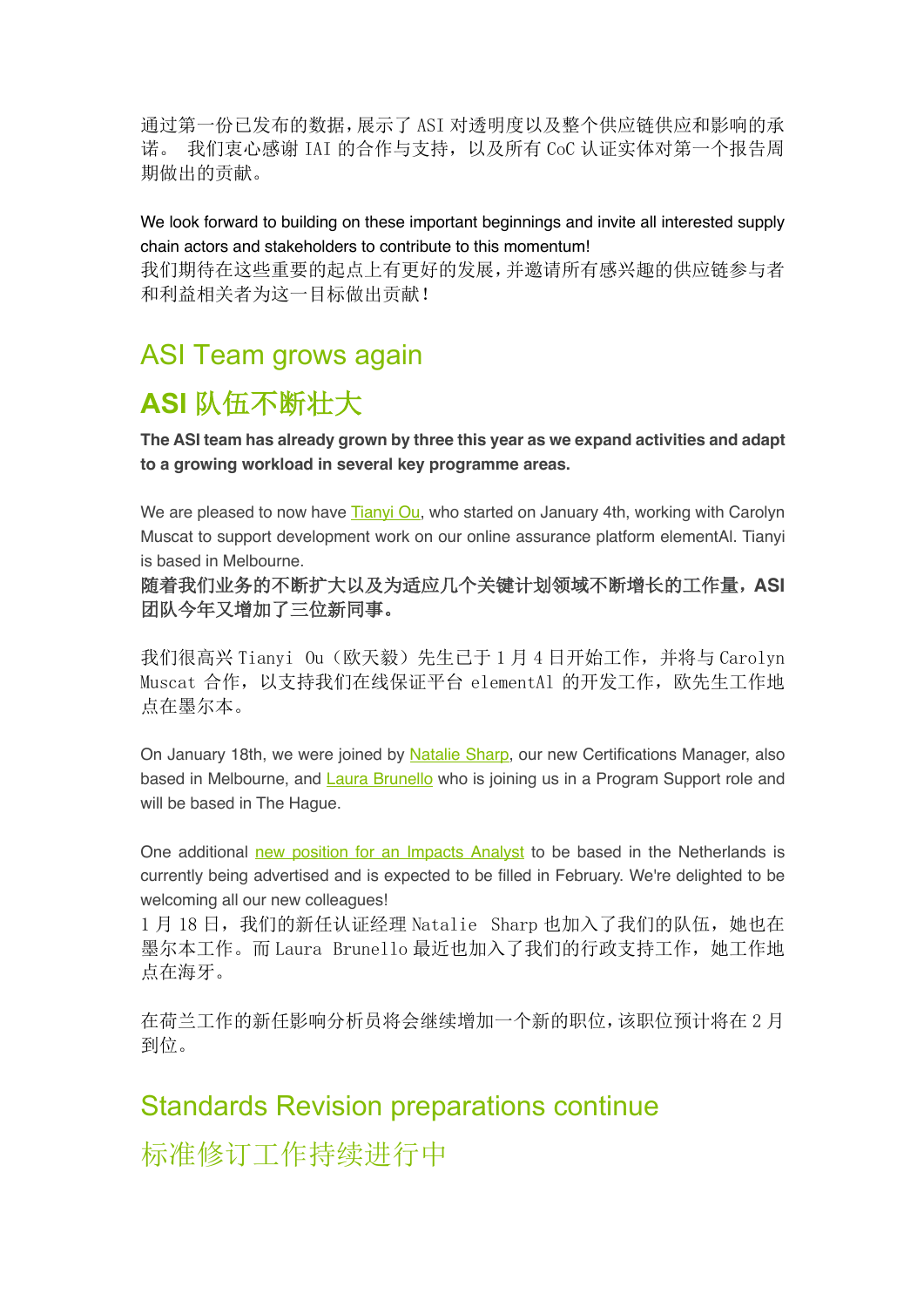**We are entering the final weeks of preparation, and the six draft revision documents are being readied for the first 60-day public consultation period, due to begin on March 1, 2021. The consultation period provides an opportunity for all interested stakeholders in the aluminium value chain to submit valuable feedback on newly proposed and revised text.**

标准修订工作已接近尾声,我们计划于 2021 年 3 月 1 日开始为期 60 天的第一 个公共咨询期,届时将有六份修订文件的草案需要铝行业所有利益相关者提供 有价值的反馈意见。

As our readers are aware, ASI is undertaking to review its six main documents – the Performance Standard and Guidance, Chain of Custody Standard and Guidance, Assurance Manual and Claims Guide.

In 2021, the series of Standards Committee (SC) teleconferences has continued at a rapid pace to build consensus on a wide range of criteria and guidance revision proposals. Topics for the Revision that have attracted particular interest from stakeholders and have led to extensive new proposed text include: GHG criteria for aluminium smelting and along the value chain, the new LME Responsible Sourcing rules, updates to the biodiversity criteria to also address ecosystem services, revised human rights criteria, including a separate, expanded criteria on human rights impact assessments and a criteria on gender equity and women's empowerment, as well as clarification on rules for public claims related to ASI Certification.

众所周知,我们正在审查 ASI 的六个主要文件-绩效标准和指南,监管链标准和 指南,保证手册和声明指南。

2021 年,一系列标准委员会(SC)电视电话会议持续快速开展,以就广泛的标准 和指南修订提案建立共识。 此次修订的主题引起了利益相关者的特别关注,并 提出了广泛的新提议文本,包括:铝冶炼和整个价值链的温室气体标准、新的伦 敦金属交易所负责任采购规则、生物多样性标准的更新以解决生态系统服务、修 订的人权标准、包括单独的、扩大的人权影响评估标准、性别平等和妇女权益标 准, 以及对 ASI 认证相关的公共诉求规则的澄清。

Having completed more than 50 teleconferences since the start of the process in 2020, and with over 150 individuals participating, the SC has now approved the draft revision documents that will be published for the consultation. The proposed changes will be translated into French and Chinese to facilitate stakeholder review in those languages.

In our February newsletter, we will announce the date of a consultation kick-off webinar that will provide more details on the key proposed changes, as well as other Revision-related communications that should serve to encourage all our stakeholders to review the draft revised documents and send feedback.

自 2020 年此项工作开始以来,委员会已经召开了 50 多次电话会议,共有 150 多 人参加,现在已经批准了修订文件草案,该草案将发布以进行磋商。拟议的变更 将翻译成法文和中文,以方便利益相关方以这些语言进行审查。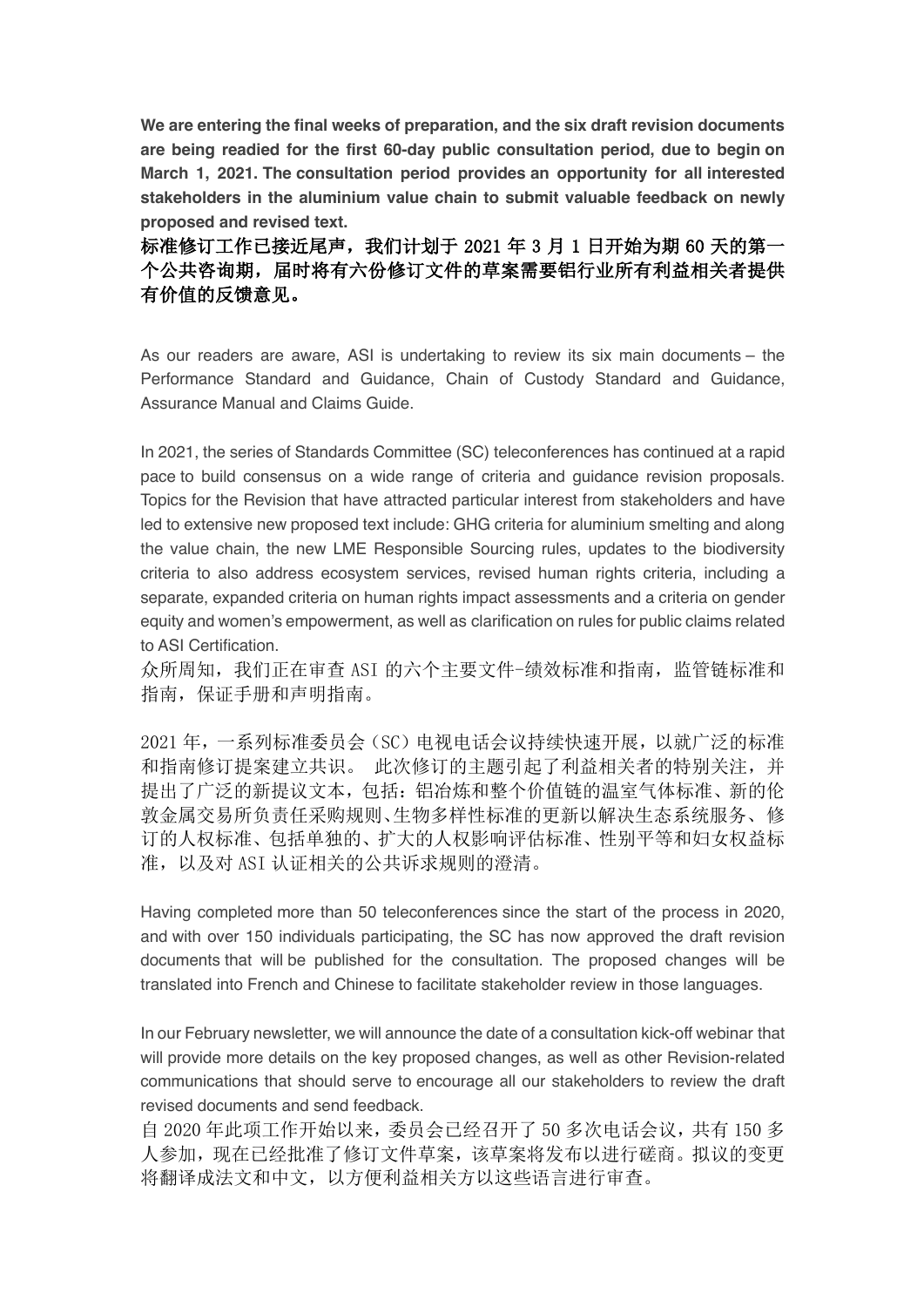在我们 2 月的新闻通讯中,将宣布磋商启动网络研讨会的日期,该研讨会将提供 有关建议的主要变更的更多详细信息,以及其他与修订相关的信息,这些信息应 鼓励所有利益相关者查看修订后的文档草案并发送反馈意见。

## ASI welcomes 2 new Standards Committee

### members

## ASI 欢迎 2 位新的标准委员会成员

ASI warmly welcomes Anthony Tufour, Environmental Engineer at Arconic Corporation and Rafael Hammer, Senior Manager Group Supply Chain Procurement at the Ronal Group, who have stepped forward to fill two casual vacancies on the ASI Standards Committee for Industrial Users from January 2021. Under ASI's Constitution, as two eligible nominations were received for the two casual vacancies, an election was not required.

ASI extends its sincere thanks to Anthony Schoedel of Arconic and Michael Frosch of BMW for their service on this important ASI Committee during 2020.

ASI 热烈欢迎奥科宁克公司的环境工程师 Anthony Tufour 和 Ronal Group 的集 团供应链采购高级经理 Rafael Hammer,他们从 2021 年 1 月开始填补 ASI 工业 用户标准委员会的两个临时空缺。 这两个临时空缺有两个合格的提名,因此无 需进行选举。

ASI 衷心感谢奥科宁克公司的 Anthony Schoedel 和宝马的 Michael Frosch 在 2020 年为 ASI 这个重要的委员会所提供的服务。

## ASI Certifications update

ASI 认证动态

In January, ASI Members achieved 2 new certifications, with several more in the

announcement pipeline.

一月份, ASI 成员单位共获得两项新的认证,更多认证项目在进行中:

1. Lotte Aluminium Co., Ltd. has achieved Chain of Custody Standard Certification for its rolling facility in Ansan, South Korea 乐天铝业有限公司(**Lotte Aluminium Co.**,**Ltd.**)

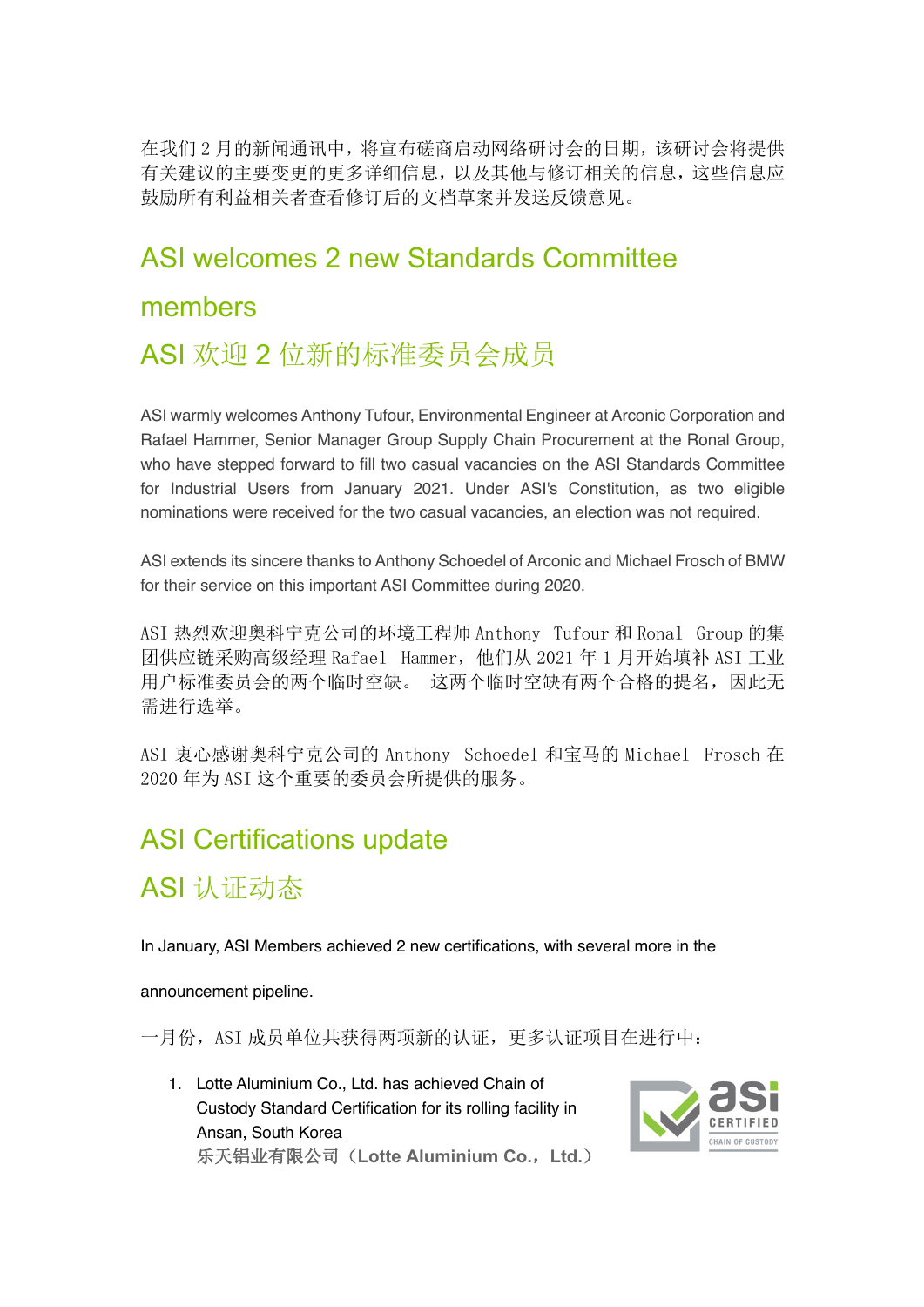在韩国安山的轧制厂已通过 **ASI** 监管链标准认证。

2. Audi has achieved ASI Chain of Custody (CoC) Standard Certification for its rolled material press shop operations undertaken at its production facilities in Neckarsulm and Ingolstadt, Germany.



奥迪公司位于德国 **Neckarsulm** 和 **Ingolstadt** 的两家进行铝轧制材料冲压 的生产厂均已通过 **ASI** 监管链(**CoC**)标准认证**.**

### **ASI 成员新闻**

In January, ASI welcomed four Production & Transformation members, two Industrial User member, and one General Supporter member, bringing the total number of ASI members to 154. Read more about our new members below, and for more information about ASI membership, please visit the Join ASI page on our website!

1 月, ASI 迎来了 4 家生产和转化加工类成员、2 家工业类用户成员和 1 家综合 支持成员的加入,使 ASI 成员总数达到 154 家。在下面了解有关我们的新成员的 更多信息,以及有关 ASI 成员资格的更多信息,请访问我们网站上的加入 ASI 页 面。

## Glencore 嘉能可

嘉能可是全球最大的全球多元化自然资源公司之一,同时也是 60 多种来源可 靠、与日常生活密切相关的大宗商品的主要生产商和营销商。该集团的运营设 施包括约 150 个矿山和冶金工厂以及石油生产资产。

负责任是嘉能可 Glencore 的价值观之一。我们致力于生产符合利益相关者的社 会、道德、环境和人权期望的金属、矿产和能源产品。Glencore 很高兴以生产和 转化加工类成员的身份加入铝业管理倡议 ASI, 期待与 ASI 及其参与者合作, 以 加强铝工业的透明度并支持其可持续性发展。

–嘉能可铝业部总裁 Robin Scheiner

### Yunnan Yongxin Aluminium Co., Ltd.

云南云铝涌鑫铝业有限公司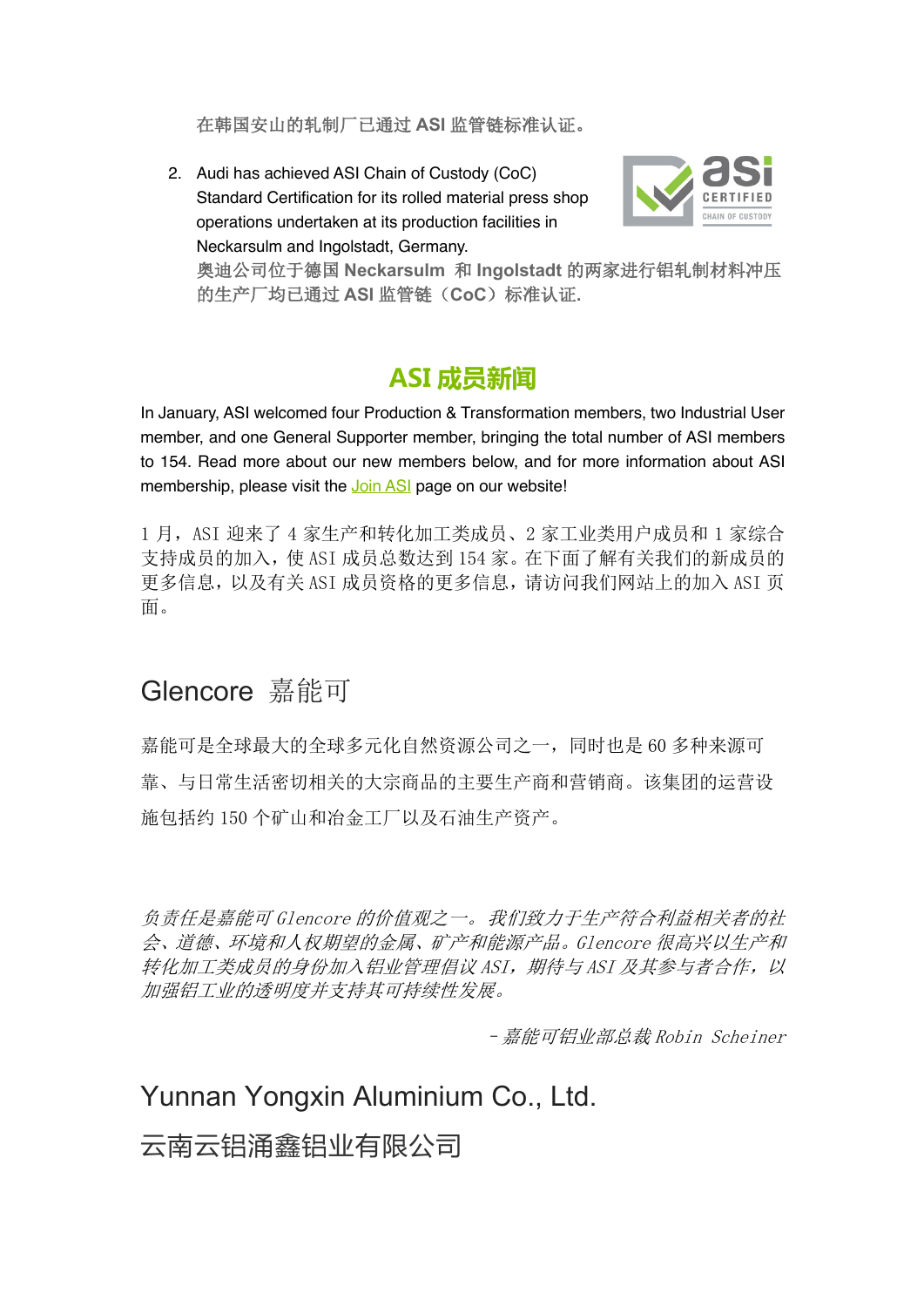云南云铝涌鑫铝业有限公司坐落于云南省红河州建水县羊街工业园区,是一家 "绿色低碳水电铝"企业。公司由云南铝业股份有限公司控股,是一个国有控股、 民企参股的有限责任公司。公司成立于 2005 年 6 月,公司现有注册资本金 14.35 亿元,产能 30 万吨,员工 900 余人,占地面积 60 万平方米。主要产品有电解铝 液、重熔铝锭、铸造铝合金、铝棒等。公司产品依托云铝公司平台远销国内外市 场,并以精湛的工艺技术和优质的产品及服务,深受广大客户的信任和青睐。公 司始终牢固树立和落实科学发展观依靠科技进步,走出了一 条"资源节约、环 境友好、循环可持续"的新型工业化发展道路。

云南云铝涌鑫铝业有限公司紧紧围绕中铝集团"建设具有国际竞争力的世界一流 企业"和云铝股份"绿色低碳中国水电铝"的发展主题,以"报国、强企、富民" 为宗旨,坚持"以人为本、员工第一"的管理理念,按照"安全可靠、节能减排、 产业升级"的要求,将公司建设成绿色、低碳、可持续发展的现代化铝业强企, 开发优质用户,拓展高端市场,与合作伙伴和利益相关方实现共赢,我们公司决 定加入铝业管理倡议 ASI。

--副总经理(主持行政工作):杨国荣

### Erbslöh Aluminium GmbH

Erbslöh Aluminium GmbH combines the competence in handling aluminum as demanding material. For many decades the company has represented the development, design, production and sales of aluminium extrusion profiles for automotive and industrial applications.

Erbslöh Aluminium GmbH 公司具有处理铝这一高需求材料的能力。数十年来, 一直致力于汽车和工业应用的铝挤型材的开发、设计、生产和销售。

*Aluminium is the best material suitable for future-oriented mobility that meets the global challenges of climate change. Car manufacturers worldwide will increasingly rely on the*  light metal aluminum in electric vehicles to reduce the weight of their vehicles and *increase their range. And, of course, they will attach particular importance to environmentally friendly materials and production methods. It is precisely in this area that the material aluminum offers very special opportunities, for the environment, for end users and for manufacturers. With its platform, ASI offers transparency for the entire supply chain and is therefore the ideal complement to our approach to sustainability.* 

*– Frank Busenbecker, Managing Director, Erbslöh Aluminium GmbH*

铝是适合未来趋势移动性的最佳材料,可以应对全球气候变化的挑战。 世界各 地的汽车制造商将越来越多地依靠电动汽车中的轻金属铝来减轻汽车的重量并 增加其续航里程。 当然,同时他们也特别重视环保材料的使用和生产研发。正 是在这一领域,铝材料为环境、最终用户和制造商提供了非常特殊的机会。ASI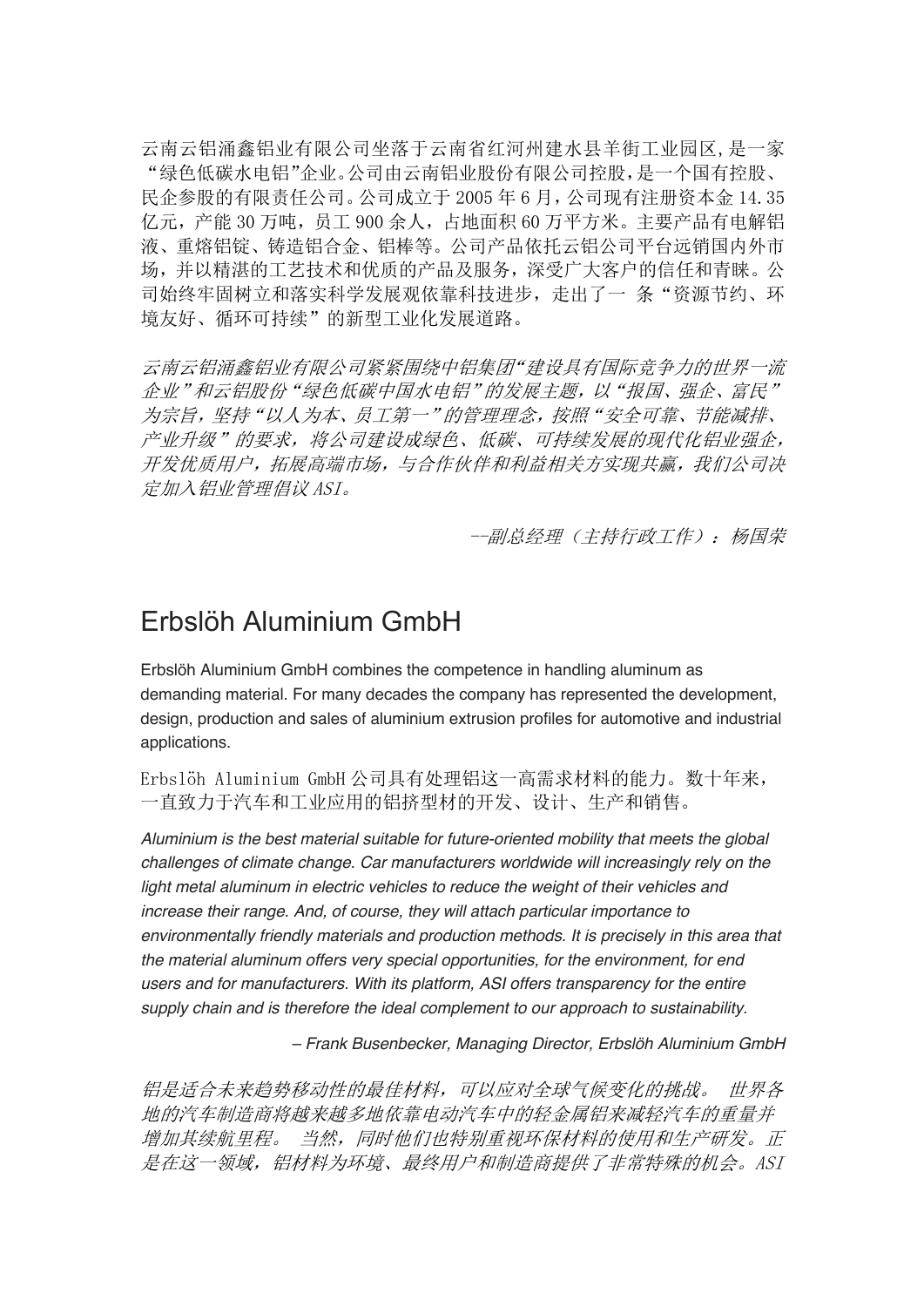为整个供应链提供透明性,与 ASI 合作是对我们可持续发展理念的补充。

–ErbslöhAluminium GmbH 董事总经理 Frank Busenbecker

### Yunnan Haoxin Aluminium Foil Co., Ltd.

### 云南浩鑫铝箔有限公司

云南浩鑫铝箔有限公司一直致力于铝板、带材和铝箔产品的生产、开发和销售。 公司产品畅销中国,并远销东南亚、南亚和欧美地区,在国际市场上享有很高的 声誉。

为了促进公司的绿色可持续发展,并与知名的大型铝企业和下游用户实现合作共 赢,我们公司决定加入铝业管理倡议 ASI。

–董事长:陈德斌

### Borbet

BORBET - Family business and tradition corporation is and lives both. The traditional corporation from the Sauerland region with roots right back to 1881 has since 1962 grown to be one of the worldwide leading manufacturers of light alloy wheels.

*As one of the leading manufacturers of light alloy wheels, the BORBET Group is proud to join the Aluminium Stewardship Initiative and thus ensure more transparency and sustainability in the aluminium industry. Our goal is not only to make our own production more sustainable, but also to consider our entire value-added chain and work on continuous improvement. We can only look forward to a better future if everyone contributes to a more sustainable value chain.*

*– Margot Borbe*

BORBET 是一家位于 Sauerland 地区的家族型传统公司, 历史悠久可以追 溯到 1881 年。自 1962 年以来已发展成为全球轻合金车轮的领先制造商 之一。

作为轻合金车轮的领先制造商之一, BORBET 集团很荣幸加入铝业管理倡 议,从而确保了铝行业更高的透明度和可持续性。 我们的目标不仅是使 自己的生产更具可持续性,同时致力于持续改进整个增值链。 只有每个 人都为更可持续的价值链做出贡献,我们才能期待更美好的未来。

–Margot Borbe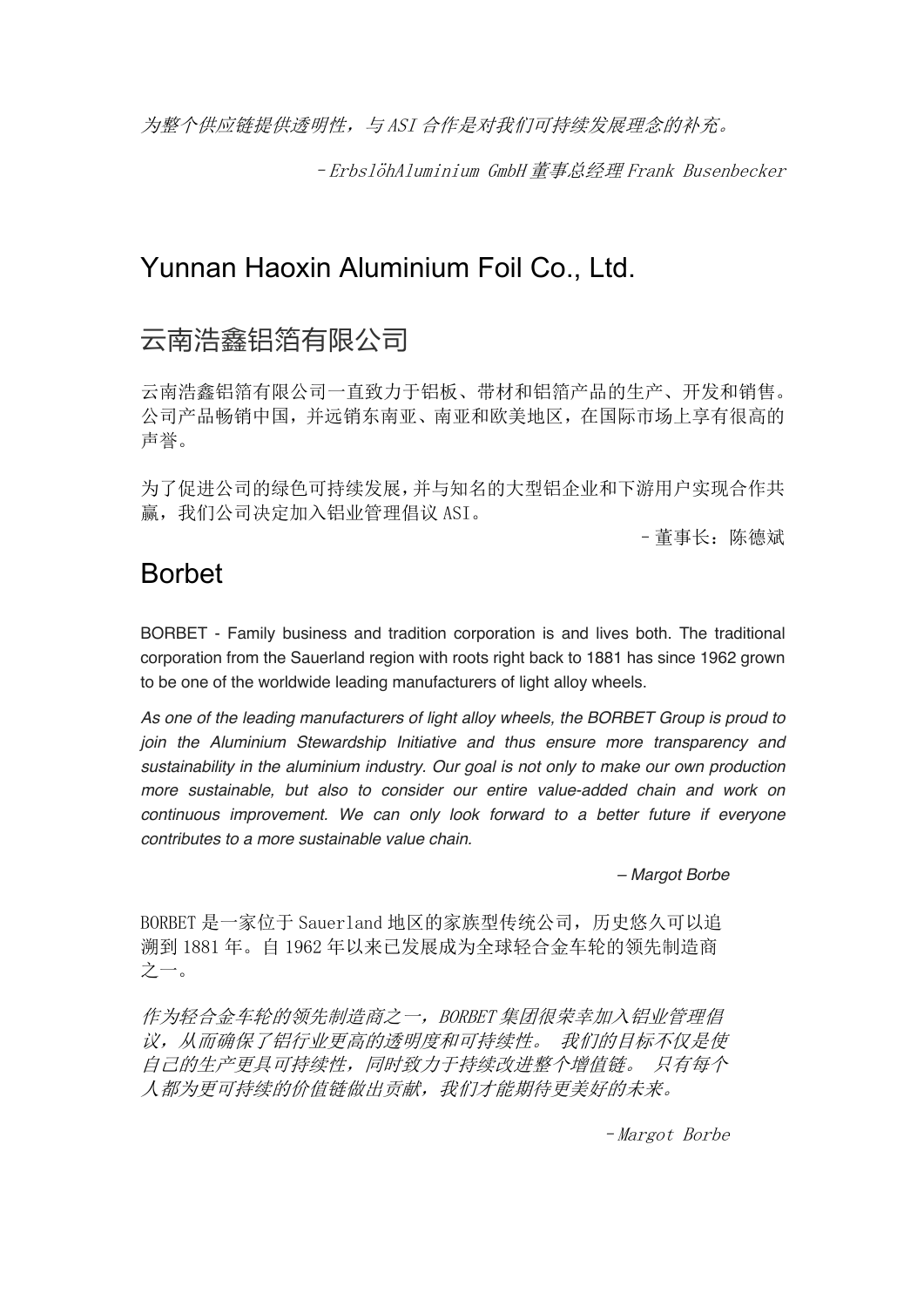## Vimetco Extrusion

Vertically integrated in Vimetco Group, Vimetco Extrusion is Romania's largest extruder as well as a leading European aluminium extruder and a development partner, offering unique solutions, flexibility above the ordinary and value added production of specified aluminium components.

Vimetco Extrusion 隶属于 Vimetco 集团, 是罗马尼亚最大的挤压厂, 也是欧 洲领先的铝型材挤压厂和开发合作伙伴,提供专业的解决方案,生产比普通铝 型材具有更高灵活性并增值的特定铝型材。

*In Vimetco Extrusion we are permanently focused to bring added value to the entire supply chain from raw material to finished product and to tackle the pressing challenges that our industry needs to face. Thinking Green, producing responsibly, striving for constant innovation and having sustainability as the core of our business is our contribution to the industry, to the society as well as to economical environment. We are lucky and honored to have by our side in this approach our team and our esteemed business partners.*

*– Igor Higer, General Director, Vimetco Extrusion*

Vimetco Extrusion 始终专注于为从原材料到成品的整个供应链增值,并应对行 业需要面对的紧迫挑战。绿色思维、负责任生产、不断创新、将可持续发展作为 业务的核心是我们对行业,对社会以及对经济环境的贡献。我们的团队很幸运也 很荣幸能与大家在这种方式下与我们尊敬的商业伙伴合作。

– Vimetco 挤压厂总经理 Igor Higer

### **Gerald Group** 杰拉德集团

Gerald 杰拉德集团于 1962 年在美国成立,是由董事长兼首席执行官 Craig Dean 领导的全球历史最悠久、规模最大、独立且由雇员拥有的全球性金属贸易 公司。集团专注于向 40 多个国家/地区的客户销售有色金属、黑色金属和贵金 属、相关的精矿和原材料。

杰拉德集团致力于支持并践行铝业管理倡议制定的环境、社会、治理和监管链 标准。作为活跃于铝供应链超过五十年的贸易商、投资商和供应商,我们认同 并以自己的方针和行动响应这一铝业倡议,并希望能对此事业产生一定的影 响,推动铝工业走向负责任、可持续的未来。

–杰拉德集团铝业副总裁 Brandon Kernan